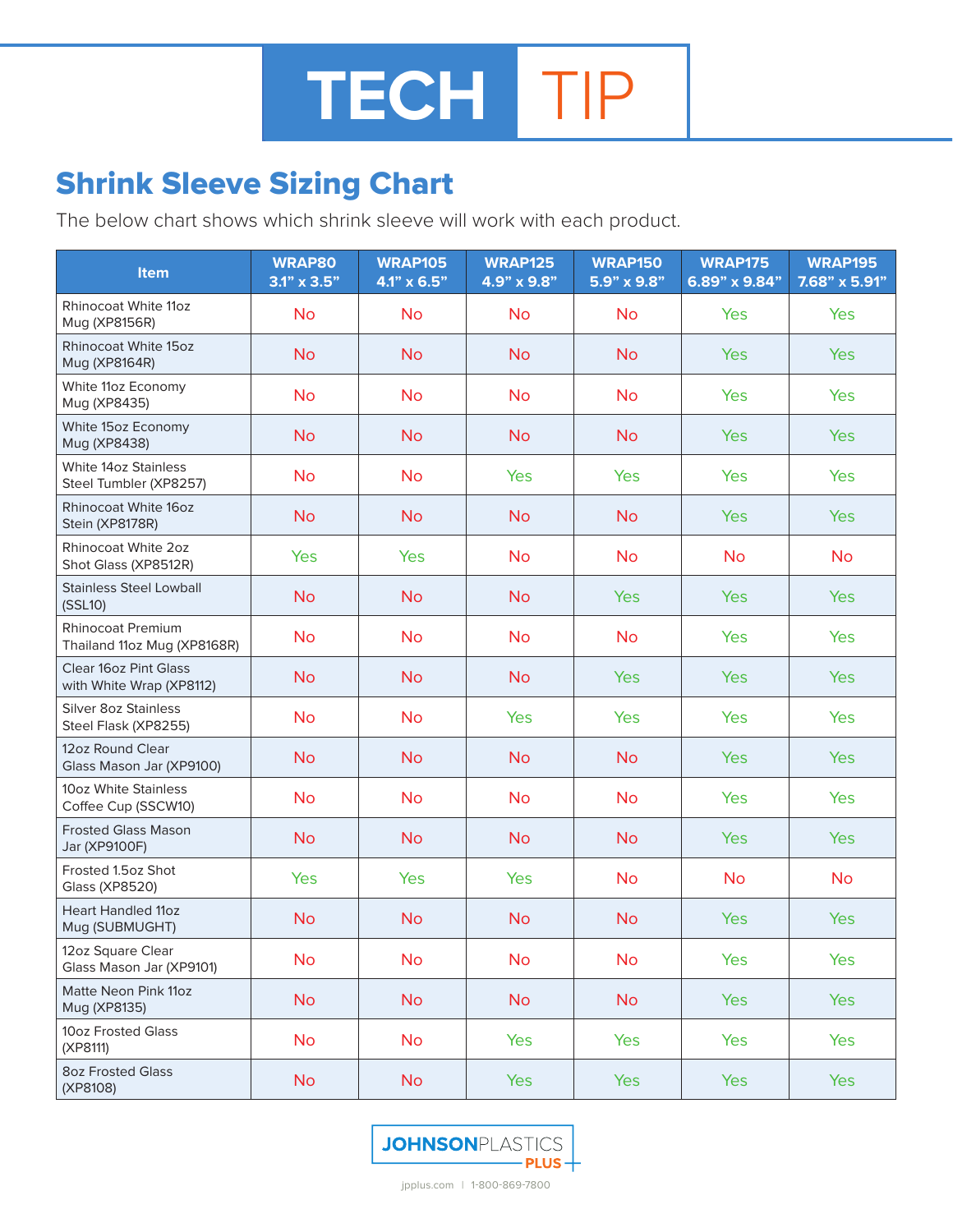

| <b>Item</b>                                                                                         | <b>WRAP80</b><br>$3.1" \times 3.5"$ | <b>WRAP105</b><br>$4.1" \times 6.5"$ | <b>WRAP125</b><br>4.9" x 9.8" | <b>WRAP150</b><br>5.9" x 9.8" | <b>WRAP175</b><br>6.89" x 9.84" | <b>WRAP195</b><br>7.68" x 5.91" |
|-----------------------------------------------------------------------------------------------------|-------------------------------------|--------------------------------------|-------------------------------|-------------------------------|---------------------------------|---------------------------------|
| 11oz Inner Color Mugs<br>(XP8530, XP8531, XP8532,<br>XP8533, XP8534)                                | <b>No</b>                           | <b>No</b>                            | <b>No</b>                     | <b>No</b>                     | <b>Yes</b>                      | <b>Yes</b>                      |
| <b>Stemless Wine Glass</b><br>with Lid (SSWC12, SSSC12,<br>DW2LB26, SSWTR12)                        | <b>No</b>                           | <b>No</b>                            | <b>No</b>                     | <b>Yes</b>                    | <b>Yes</b>                      | <b>Yes</b>                      |
| Aluminum Bottle with<br>Handle (AL650S, AL650W)                                                     | N/A                                 | N/A                                  | N/A                           | N/A                           | N/A                             | N/A                             |
| 13oz Ceramic CampStyle Mug<br>(XP8524, XP8525)                                                      | <b>No</b>                           | <b>No</b>                            | <b>No</b>                     | <b>No</b>                     | <b>No</b>                       | <b>Yes</b>                      |
| 12oz Colored Edge Camp-<br>Style Enamel Mug (XP8522,<br>XP8523)                                     | <b>No</b>                           | <b>No</b>                            | <b>No</b>                     | Yes                           | <b>Yes</b>                      | Yes                             |
| <b>Stainless Steel Travel</b><br>Mug (XP8400S, XP8400W)                                             | N/A                                 | N/A                                  | N/A                           | N/A                           | N/A                             | N/A                             |
| 12oz Enamel Mug with<br>Flat Bottom (XP8521, XP8526,<br>XP8527, XP8528, XP8529,<br>DW268GR, XP8535) | <b>No</b>                           | <b>No</b>                            | <b>No</b>                     | <b>Yes</b>                    | <b>Yes</b>                      | Yes                             |
| 10oz Stainless Steel Mug<br>(XP8500)                                                                | <b>No</b>                           | <b>No</b>                            | <b>No</b>                     | <b>Yes</b>                    | <b>Yes</b>                      | <b>Yes</b>                      |
| 15oz Stainless Steel Mug<br>(XP8501)                                                                | <b>No</b>                           | <b>No</b>                            | <b>No</b>                     | <b>No</b>                     | Yes                             | Yes                             |
| 25oz Stainless Wine Bottle<br>(SSWB25, SWWB25)                                                      | <b>No</b>                           | <b>No</b>                            | <b>Yes</b>                    | <b>Yes</b>                    | <b>Yes</b>                      | Yes                             |
| <b>Aluminum Water Bottle</b><br>(XP8210, XP8211)                                                    | <b>No</b>                           | <b>No</b>                            | Yes                           | <b>Yes</b>                    | <b>Yes</b>                      | Yes                             |
| 15oz Inner Color Mug<br>(XP8540, XP8541, XP8542,<br>XP8543, XP8544)                                 | <b>No</b>                           | <b>No</b>                            | <b>No</b>                     | <b>No</b>                     | <b>Yes</b>                      | <b>Yes</b>                      |
| Color-Changing 11oz Ceramic<br>Mugs (SUBMUG01, SUB-<br>MUG02, SUBMUG03, SUB-<br>MUG04)              | <b>No</b>                           | <b>No</b>                            | <b>No</b>                     | <b>No</b>                     | Yes                             | Yes                             |
| 16oz Stainless Beer Bottle<br>(SSB16, SWB16)                                                        | <b>No</b>                           | <b>No</b>                            | <b>Yes</b>                    | <b>Yes</b>                    | <b>Yes</b>                      | <b>Yes</b>                      |
| 11oz Laser Sub Mug<br>(XP8610, XP8611, XP8612)                                                      | <b>No</b>                           | <b>No</b>                            | <b>No</b>                     | <b>No</b>                     | Yes                             | <b>Yes</b>                      |
| <b>Stainless Steel Travel Mug</b><br>with Insert (XP8300S,<br>XP8300W)                              | <b>No</b>                           | <b>No</b>                            | <b>No</b>                     | <b>Yes</b>                    | <b>Yes</b>                      | <b>Yes</b>                      |
| Metallic 11oz Mug (XP8130,<br>XP8131, XP8132)                                                       | <b>No</b>                           | <b>No</b>                            | <b>No</b>                     | <b>No</b>                     | Yes                             | Yes                             |
| 11oz Black Mug (XP8172R)                                                                            | <b>No</b>                           | <b>No</b>                            | <b>No</b>                     | <b>No</b>                     | <b>Yes</b>                      | <b>Yes</b>                      |

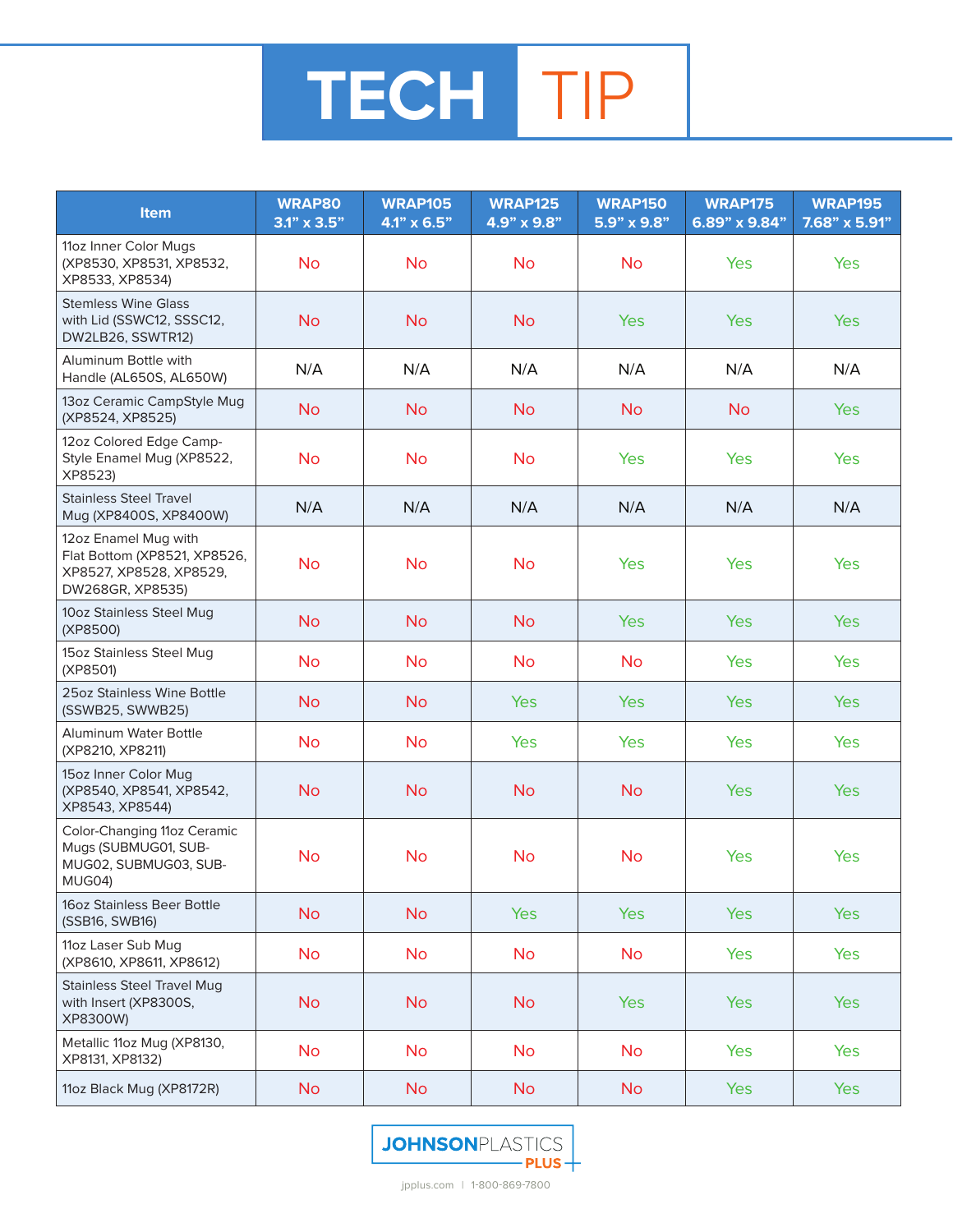## **TECH** TIP

| <b>Item</b>                                                                             | <b>WRAP80</b><br>$3.1" \times 3.5"$ | <b>WRAP105</b><br>$4.1" \times 6.5"$ | <b>WRAP125</b><br>4.9" x 9.8" | <b>WRAP150</b><br>5.9" x 9.8" | <b>WRAP175</b><br>6.89" x 9.84" | <b>WRAP195</b><br>7.68" x 5.91" |
|-----------------------------------------------------------------------------------------|-------------------------------------|--------------------------------------|-------------------------------|-------------------------------|---------------------------------|---------------------------------|
| 15oz Black Mug (XP8452)                                                                 | <b>No</b>                           | <b>No</b>                            | <b>No</b>                     | <b>No</b>                     | <b>Yes</b>                      | Yes                             |
| Rhinocoat 11oz Two Tone<br>Mugs (XP8146R, XP8147R)                                      | <b>No</b>                           | <b>No</b>                            | <b>No</b>                     | <b>No</b>                     | <b>Yes</b>                      | <b>Yes</b>                      |
| Rhinocoat 12oz White Latte<br>Mug (XP8140R)                                             | <b>No</b>                           | <b>No</b>                            | <b>No</b>                     | <b>No</b>                     | Yes                             | <b>Yes</b>                      |
| Rhinocoat 16oz White Latte<br>Mug (XP8165R)                                             | <b>No</b>                           | <b>No</b>                            | <b>No</b>                     | <b>No</b>                     | <b>Yes</b>                      | Yes                             |
| 14oz Two-Tone Mugs<br>(XP8545, XP8546, XP8547,<br>XP8548)                               | <b>No</b>                           | <b>No</b>                            | <b>No</b>                     | <b>No</b>                     | Yes                             | Yes                             |
| 32oz Stainless Growler<br>(SWG34, SSG34)                                                | <b>No</b>                           | <b>No</b>                            | <b>No</b>                     | <b>No</b>                     | <b>Yes</b>                      | Yes                             |
| 17oz Stainless Flask Bottle<br>(XP8258, XP8256)                                         | <b>No</b>                           | <b>No</b>                            | Yes                           | Yes                           | Yes                             | Yes                             |
| 64oz Stainless Growler<br>(SWG64, SSG64)                                                | <b>No</b>                           | <b>No</b>                            | <b>No</b>                     | <b>No</b>                     | <b>No</b>                       | <b>Yes</b>                      |
| 11oz Metallic Plated Mug<br>(DW202G, DW203S)                                            | <b>No</b>                           | <b>No</b>                            | <b>No</b>                     | <b>No</b>                     | <b>Yes</b>                      | Yes                             |
| 57oz Wine Cooler (DW246SS,<br><b>DW247SS)</b>                                           | <b>No</b>                           | <b>No</b>                            | <b>No</b>                     | <b>No</b>                     | <b>Yes</b>                      | <b>Yes</b>                      |
| 16oz Stainless Tumbler with<br>Straw & Lid (DW248SS,<br>DW249SS)                        | <b>No</b>                           | <b>No</b>                            | Yes                           | <b>Yes</b>                    | <b>No</b>                       | <b>No</b>                       |
| 20oz Stainless Tumbler<br>with Straw & Lid (DW250SS,<br><b>DW251SS)</b>                 | <b>No</b>                           | <b>No</b>                            | <b>Yes</b>                    | <b>Yes</b>                    | <b>No</b>                       | <b>No</b>                       |
| 20oz Shimmer Stainless Tum-<br>bler with Straw & Lid (DW20S,<br>DW20S, DW20S, DW20S-PI) | <b>No</b>                           | <b>No</b>                            | Yes                           | <b>Yes</b>                    | Yes                             | <b>No</b>                       |
| <b>Enamel Mug Shot Glass</b><br>(DW2W21)                                                | <b>No</b>                           | <b>No</b>                            | <b>No</b>                     | <b>Yes</b>                    | <b>Yes</b>                      | Yes                             |
| 12oz Stemless Wine Cup with<br>Diamond Pattern (DW2W22,<br><b>DW2SS23)</b>              | <b>No</b>                           | <b>No</b>                            | <b>No</b>                     | <b>No</b>                     | Yes                             | Yes                             |
| 17oz Stemless Wine Cup<br>(DW2SS28, DW2W29)                                             | <b>No</b>                           | <b>No</b>                            | <b>No</b>                     | <b>Yes</b>                    | <b>Yes</b>                      | Yes                             |
| 11oz Glitter Bottom Ceramic<br>Mug (XP84GD, XP84SL)                                     | <b>No</b>                           | <b>No</b>                            | <b>No</b>                     | <b>No</b>                     | Yes                             | Yes                             |
| Frosted 6oz Champagne<br>Glass (XP91CFG)                                                | <b>No</b>                           | <b>No</b>                            | <b>No</b>                     | <b>No</b>                     | <b>Yes</b>                      | <b>Yes</b>                      |
| Frosted 17oz Stemless Wine<br>Glass (XP91SWG)                                           | <b>No</b>                           | <b>No</b>                            | <b>No</b>                     | <b>No</b>                     | Yes                             | Yes                             |